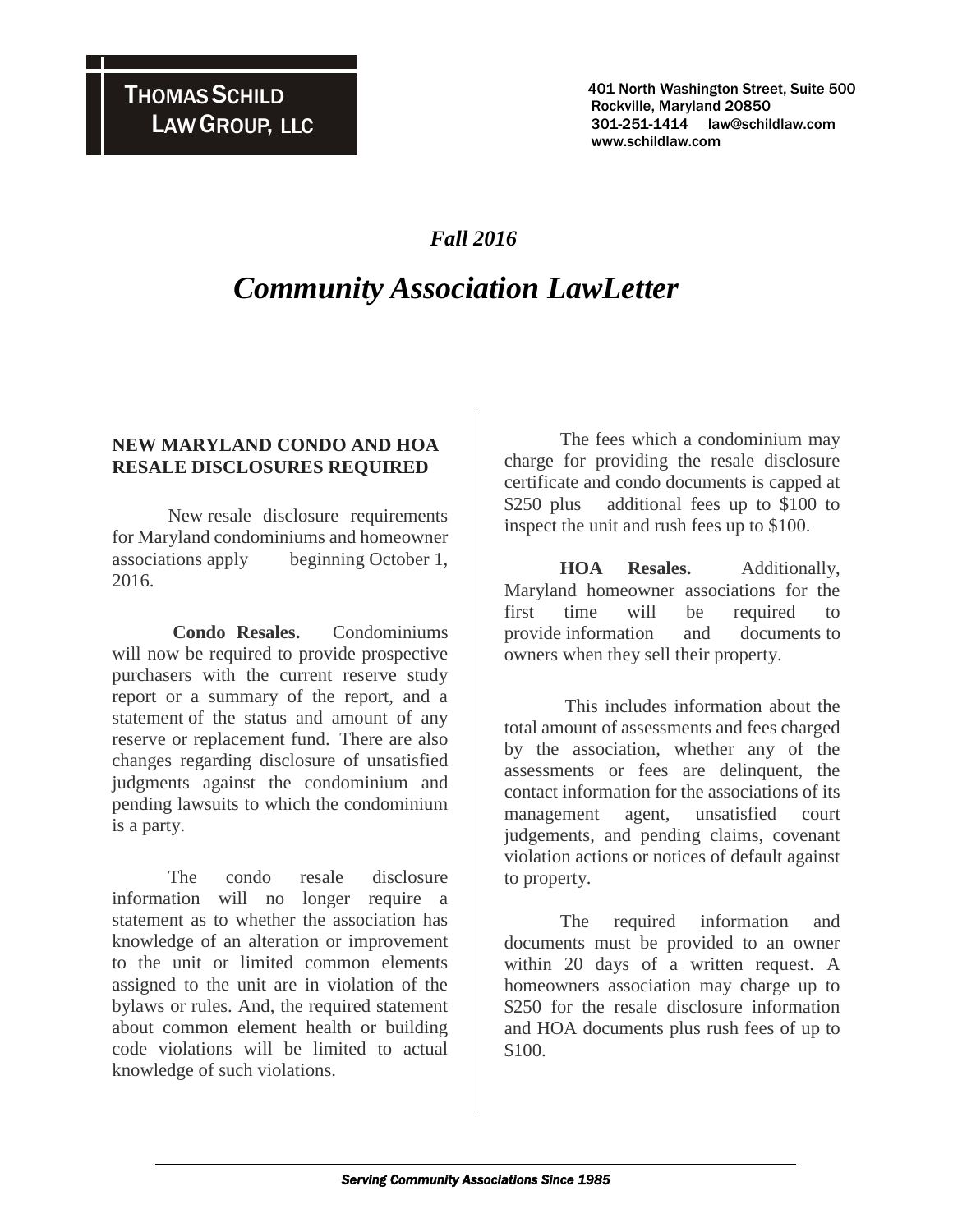#### **CONGRESS DIRECTS FHA TO EASE CONDO APPROVAL STANDARDS**

It took an Act of Congress!

But, more condominiums are soon expected to be approved by the Federal Housing Administration (FHA). Only condominium owners in FHA-approved condo associations are eligible for loans insured by the FHA. These loans offer borrowers lower down payments and more lenient credit criteria.

Under the Home Opportunity Through Modernization Act (Act), passed unanimously by Congress and signed into law in late July, 2016, the number of **owneroccupied units** allowed will be lowered from 50 percent to 35 percent of units unless the FHA promptly adopts guidance to support a higher number of owner-occupied units in a condominium.

The new law also prohibits FHA from denying approval to a condominium because the condo imposes **transfer fees** to fund condominium operations. Instead, the FHA policy on private transfer fee covenants must conform to the less restrictive standards of the Federal Housing Finance Agency (FHFA) for the purchase of loans by Fannie Mae and Freddie Mac. And, the FHA is encouraged to approve more **mixed-use condos** with both residential and commercial units.

For condos seeking renewal of its FHA-approved status, the FHA is now required to make **condo recertification** "substantially less burdensome".

New FHA rules and guidelines are expected in the coming months in order to implement

the congressional directive to make it easier for condominium associations to obtain and keep FHA-approval, making FHA-insured loans available to more condo unit owners and purchasers.



### **BOARD TRAINING REQUIRED FOR MONTGOMERY COUNTY COMMUNITY ASSOCIATIONS**

Hundreds of directors of condos, HOAs and coops in Montgomery County, Maryland have successfully completed the online training program now required by County law for directors elected, reelected or appointed since January 1, 2016. The training program, **Community Governance Fundamentals**, is provided by the Montgomery County Commission on Common Ownership Communities (CCOC).

The required education program is intended to promote more knowledgeable and responsible management of common

**(Cont'd on Page 3)**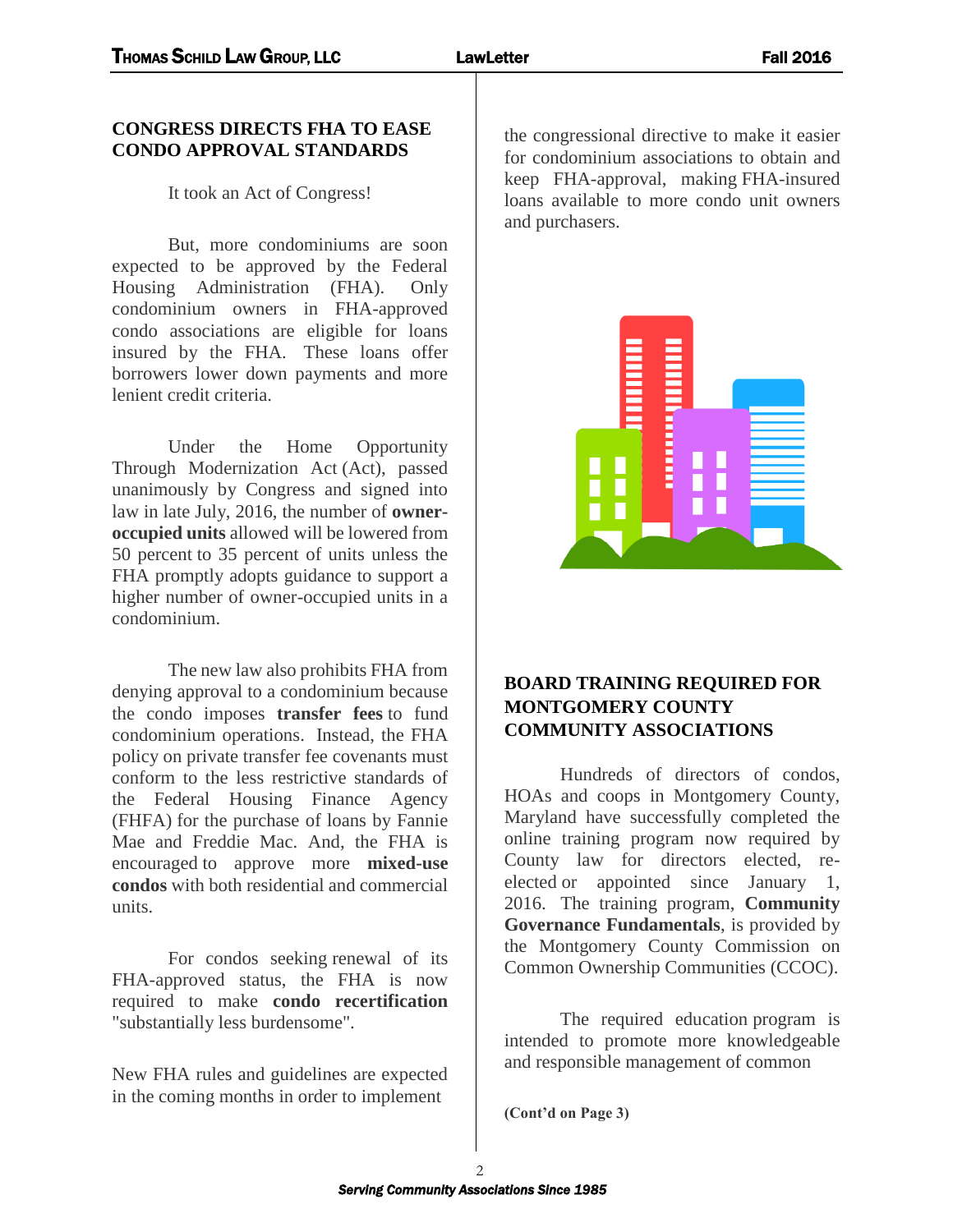**(Cont'd from Page 2)**

ownership communities. Topics include the roles and responsibilities of board members and homeowners, community governing documents, financial management, meeting procedures, and covenant and rule enforcement procedures.

The online training takes about 2 hours to complete, may be taken in phases over time, is interactive and includes short quizzes which must be passed to move on to the next section. The program is also offered in a live format by community association attorneys and managers. Tom Schild will be teaching the class in Silver Spring on October 25.



A director who does not complete the training is not prohibited from continuing to serve on the board. However, a CCOC dispute resolution panel may consider failure to complete the training in deciding a dispute between the association and a homeowner.

There are more than 1,000 common ownership communities in Montgomery County, which include over 130,000 dwelling units and 5,000 board members.

#### **NEW FAIR HOUSING HARASSMENT RULES APPLY TO COMMUNITY ASSOCIATIONS**

Condominiums, housing co-ops and homeowner associations may be liable for the conduct of community residents which subjects other residents to **"hostile environment harassment"** under new rules issued by the United States Department of Housing and Urban Development (HUD).

The new fair housing rules, which apply beginning October 14, 2016, establish nationwide standards which HUD will apply in enforcing the federal Fair Housing Act with respect to alleged harassment based on race, color, religion, national origin, sex, familial status or disability.

According to HUD, the rules do not create any new forms of liability under the Fair Housing Act but merely clarify HUD's enforcement policies on "quid pro quo" and "hostile environment" harassment. In addition, the rules clarify when a person may have vicarious liability for the actions of agents and employees in the context of discriminatory housing practices.

The new HUD rules define "hostile environment harassment" to mean "unwelcome conduct that is sufficiently severe or pervasive as to interfere with the availability, sale, rental, or use or enjoyment of a dwelling" and other housing-related activity. Whether hostile environment harassment exists will be evaluated from the totality of the circumstances and from the perspective of a reasonable person in the aggrieved person's position.

**(Cont'd on page 4)**